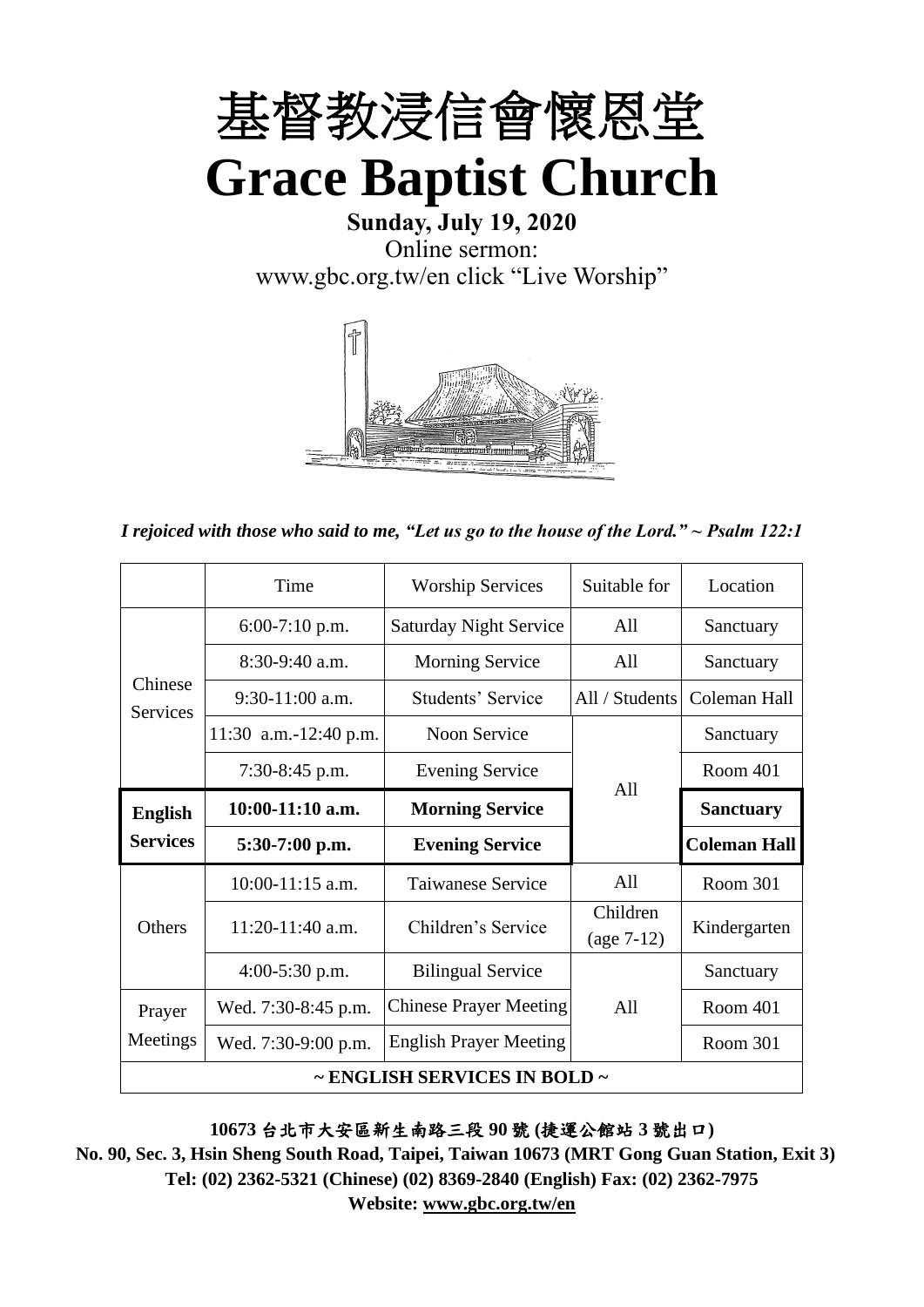|                                                                                                                                                                |                                                           | <b>Welcome to Grace Baptist Church English Congregation.</b><br>Thank you for choosing to worship with us and celebrate the glory of our Lord. |                                                                                              |
|----------------------------------------------------------------------------------------------------------------------------------------------------------------|-----------------------------------------------------------|------------------------------------------------------------------------------------------------------------------------------------------------|----------------------------------------------------------------------------------------------|
|                                                                                                                                                                |                                                           | Morning Worship Service – 10:00 a.m.<br>Sunday, July 19, 2020 (Sanctuary)                                                                      |                                                                                              |
| Prelude<br>Greeting/Prayer<br>Worship through Music                                                                                                            |                                                           | "Sovereign"<br>"God and God Alone"                                                                                                             | Vicky Lin<br><b>Armand Lim</b>                                                               |
| <b>Pastoral Prayer</b><br>Worship through Music<br><b>Offertory Prayer</b><br>Tithes and Offerings                                                             |                                                           | "Your Great Name"<br>"Christ our Hope in Life and Death"                                                                                       | <b>Pastor Nick Brideson</b><br><b>Armand Lim</b><br>Amanda Lou                               |
| Doxology<br>Pray for Our Church<br><b>Special Music</b><br><b>Scripture Reading</b><br>Message<br><b>Response Song</b><br><b>Benediction</b>                   |                                                           | "Abide with Me"<br>Romans 13:1-7<br>How Should I Respond to Politics?<br>"Knowing You"                                                         | Minister Kevin Wang<br>Choir<br>Minister Kevin Wang<br><b>Pastor Nick Brideson</b>           |
| Welcome<br>Closing Song<br>Postlude                                                                                                                            |                                                           | "As the Lord Is with Us"                                                                                                                       | <b>Armand Lim</b><br>Vicky Lin                                                               |
| Wear a mask<br>before entering<br>the Cry Room.                                                                                                                |                                                           | Nursery care is available in the "Cry Room" at the back of the Sanctuary<br>during the Morning Worship Service.                                |                                                                                              |
| Prelude                                                                                                                                                        |                                                           | Evening Worship Service – 5:30 p.m.<br>Sunday, July 19, 2020 (Coleman Hall)                                                                    | Michael Tsai                                                                                 |
| Prayer<br>Worship through Music<br>Greeting<br><b>Pastoral Prayer</b><br>Worship through Music                                                                 |                                                           | "Hear the Call of the Kingdom"<br>"Hallelujah"<br>"My Greatest Love Is You"<br>"Jesus Loves Me"                                                | Alex Chen, Leader<br>Minister Kevin Wang<br><b>Pastor Nick Brideson</b><br>Alex Chen, Leader |
| <b>Offertory Prayer</b><br>Tithes and Offerings<br>Pray for Our Church<br><b>Scripture Reading</b><br>Message<br><b>Response Song</b><br><b>Closing Prayer</b> |                                                           | Romans 13:1-7<br>How Should I Respond to Politics?<br>"John $3:16"$                                                                            | <b>Kirsten Burgess</b><br>Minister Kevin Wang<br><b>Pastor Nick Brideson</b>                 |
| Welcome<br><b>Closing Song</b><br>Postlude                                                                                                                     |                                                           | "Jesus Loves Me"                                                                                                                               | Alex Chen, Leader<br>Michael Tsai                                                            |
|                                                                                                                                                                | To achieve this, we aim:<br>• To become a house of prayer | <b>Our Vision Is to Spread the Gospel</b><br>• Through prayer, to build the body of Christ                                                     |                                                                                              |

⚫From the body, to do the work of mission in Taipei, Taiwan, and neighboring countries *"but you will receive power when the Holy Spirit has come upon you; and you shall be My witnesses both in Jerusalem, and in all Judea and Samaria, and even to the remotest part of the earth."* - Acts 1:8 (NASB)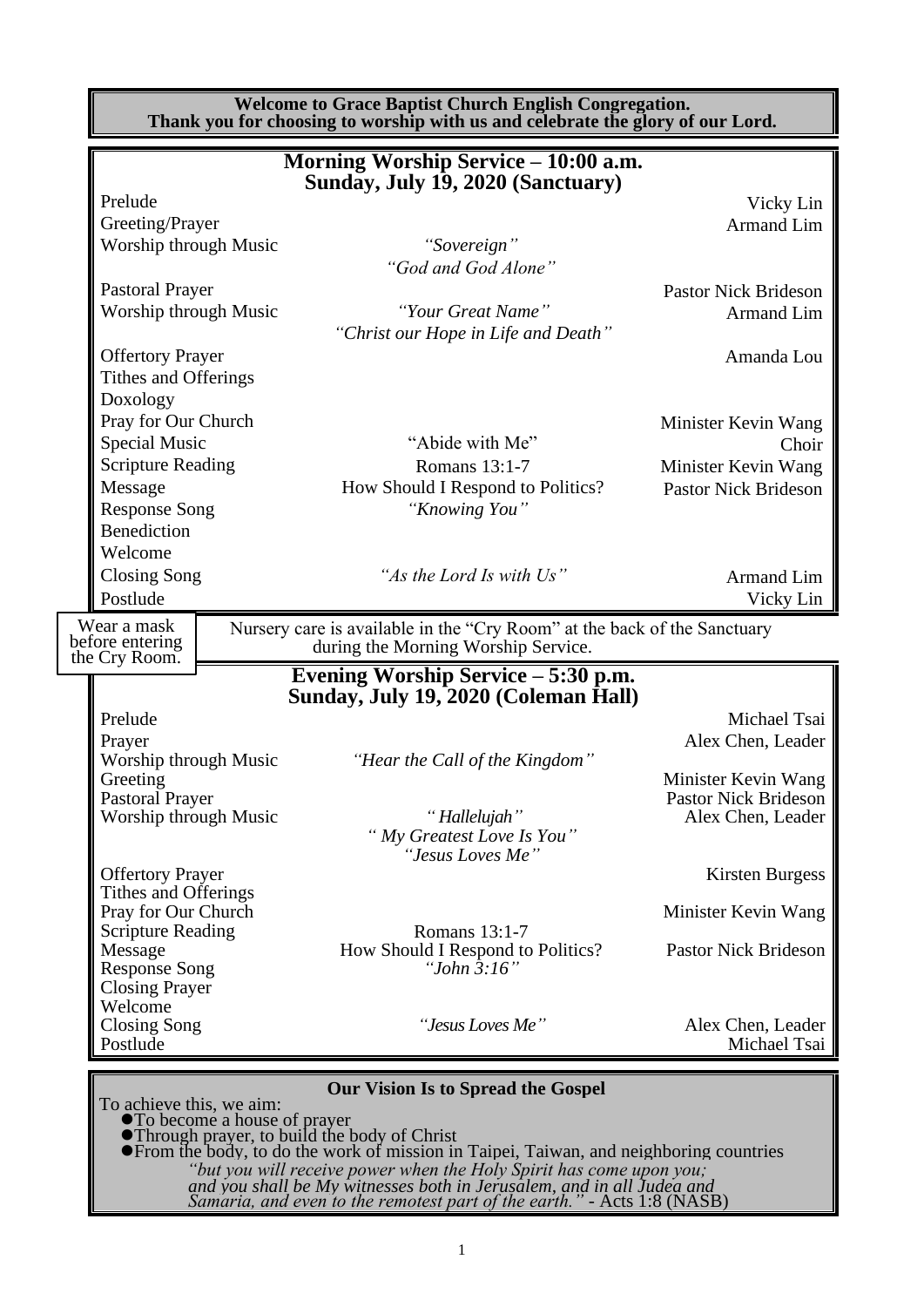# **Sermon Topic: How Should I Respond to Politics? Scripture: Romans 13:1-7**

**Speaker: Pastor Nick Brideson July 19, 2020** 

#### **Scripture: Romans 13:1-7 (NASB)**

<sup>1</sup> Every person is to be in subjection to the governing authorities. For there is no authority except from God, and those which exist are established by God. <sup>2</sup> Therefore whoever resists authority has opposed the ordinance of God; and they who have opposed will receive condemnation upon themselves. <sup>3</sup> For rulers are not a cause of fear for good behavior, but for evil. Do you want to have no fear of authority? Do what is good and you will have praise from the same; <sup>4</sup> for it is a minister of God to you for good. But if you do what is evil, be afraid; for it does not bear the sword for nothing; for it is a minister of God, an avenger who brings wrath on the one who practices evil.<sup>5</sup> Therefore it is necessary to be in subjection, not only because of wrath, but also for conscience' sake. <sup>6</sup> For because of this you also pay taxes, for rulers are servants of God, devoting themselves to this very thing.<sup>7</sup> Render to all what is due them: tax to whom tax is due; custom to whom custom; fear to whom fear; honor to whom honor.

**Notes:**



 $\overline{\phantom{a}}$ 

### **Sermon Next Sunday,** *July 26***:**

| <b>Speaker</b>                  | <b>Topic</b>                                                                                                                             | <b>Bible Text</b> |
|---------------------------------|------------------------------------------------------------------------------------------------------------------------------------------|-------------------|
| AM: Minister Kevin Wang         | We Are Joined Together                                                                                                                   | Ephesians $1 & 2$ |
| <b>PM: Pastor Nick Brideson</b> | Come and See                                                                                                                             | John 4            |
|                                 | Study the Bible text ahead and you will get more from the sermon.<br>You are welcome to join one of the Sunday classes listed on page 6. |                   |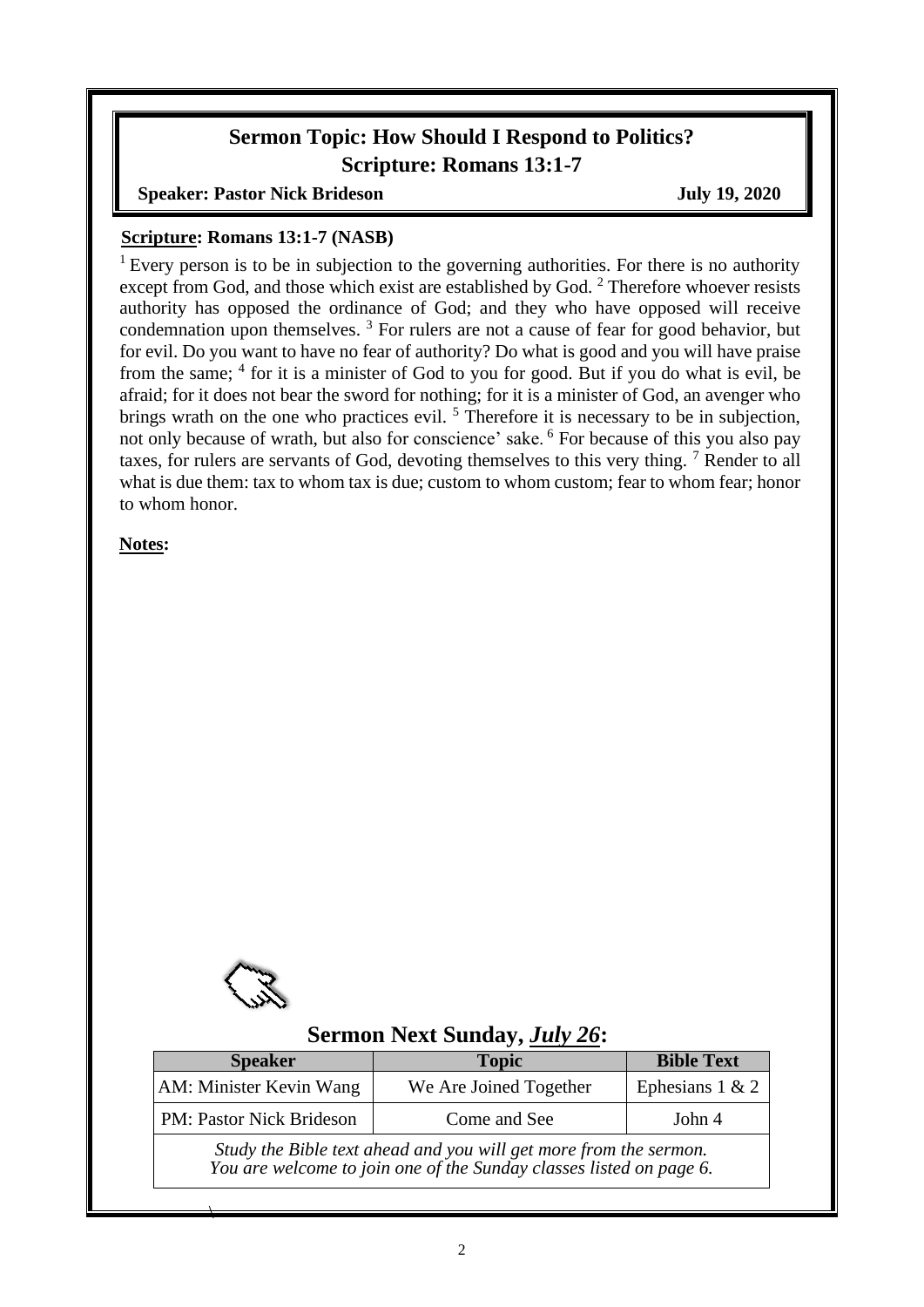# **Wednesday Night Prayer Meeting**

*"My house shall be called a house of prayer" (Matthew 21:13)* Let us be a church of prayer. Come and pray with brothers and sisters in Christ 7:30 - 9:00 p.m. every Wednesday in Room 301. Go directly to the *physical Prayer Meeting* or email Minister Priscilla (priscilla@gbc.org.tw) for how to join the *Zoom Prayer Meeting*. Email prayer requests to Minister Priscilla.

Prayer Focus for this coming Wednesday: *The Lost*

### **Alpha Course New Cycle: Starts August 2**

Alpha Course is especially suited for non-Christians, but anyone who wants to know more about Christianity is welcome to attend. Our next new class cycle will be August 2 from 11:30 a.m. in the Calvary Room. (Take the stairs by the front desk, 2.5th floor.)

Please invite your non-Christian friends and family members for the class and talk about the meaning of life.

### **Evening Ushers Needed**

The Usher Team greets people, helps them to find seats. collects the offering, and helps facilitate the Lord's Supper. If you are interested in serving



the Lord with the Evening Usher Team, please contact the leader, Vicky Kuo, for more information at [asiaglobe999@gmail.com](mailto:asiaglobe999@gmail.com)

#### **July Evening Tea Cancelled**

Due to COVID-19 situation, our regular Evening Tea (scheduled for the last Sunday of the month) is canccelled.

### **Scholarship Donation to Be Collected by GBC Scholarship Committee**

GBC provides scholarship to our young brothers and sisters who are still in school. GBC also provides grants to non-Christian students in need, so their efforts may be encouraged. If you feel that the Lord calls you to give to this cause, please contact:

- Anita Chen (if you speak Chinese) at 2362-5321 ext 110
- SueJenny Hsu (if you can not speak Chinese) at 2362-5321 ext 136 Offering receipts will be provided.

### **COVID-19 Precautions**

#### **Precautions inside GBC:**

- Temperatures will be taken when you enter GBC. (Please enter through GBC front door. Back door is for exit only.)
- All people must wear masks and sanitize hands
- No buffet-style food in groups/meetings inside GBC (Only lunch boxes or food in sealed packages; Drinks must be in individual containers.)
- Fill out the seating form when joining a worship service
- Take your bulletin home or put it in boxes marked "Bulletin RECYLE".
- No one should attend GBC who has been out of Taiwan in the last 2 weeks.
- See a doctor if you have a fever and cough.

#### **General Precautions :**

The government asks ALL people to NOT travel overseas. ALL people who arrive in Taiwan from overseas MUST self-quarantine for 14 days. During your quarantine, GBC welcomes you to join our worship via the Internet.

All meetings should keep an attendance record. The leader should keep the record for at least one month in case it is needed.

Please enter GBC through the front door. GBC back door is for *exit* only. The gate from the coffee deck (next to the sushi restaurant) will be open for people leaving GBC immediately after the morning service. 

Family members can sit together and fill out one form with one seat number to include all members.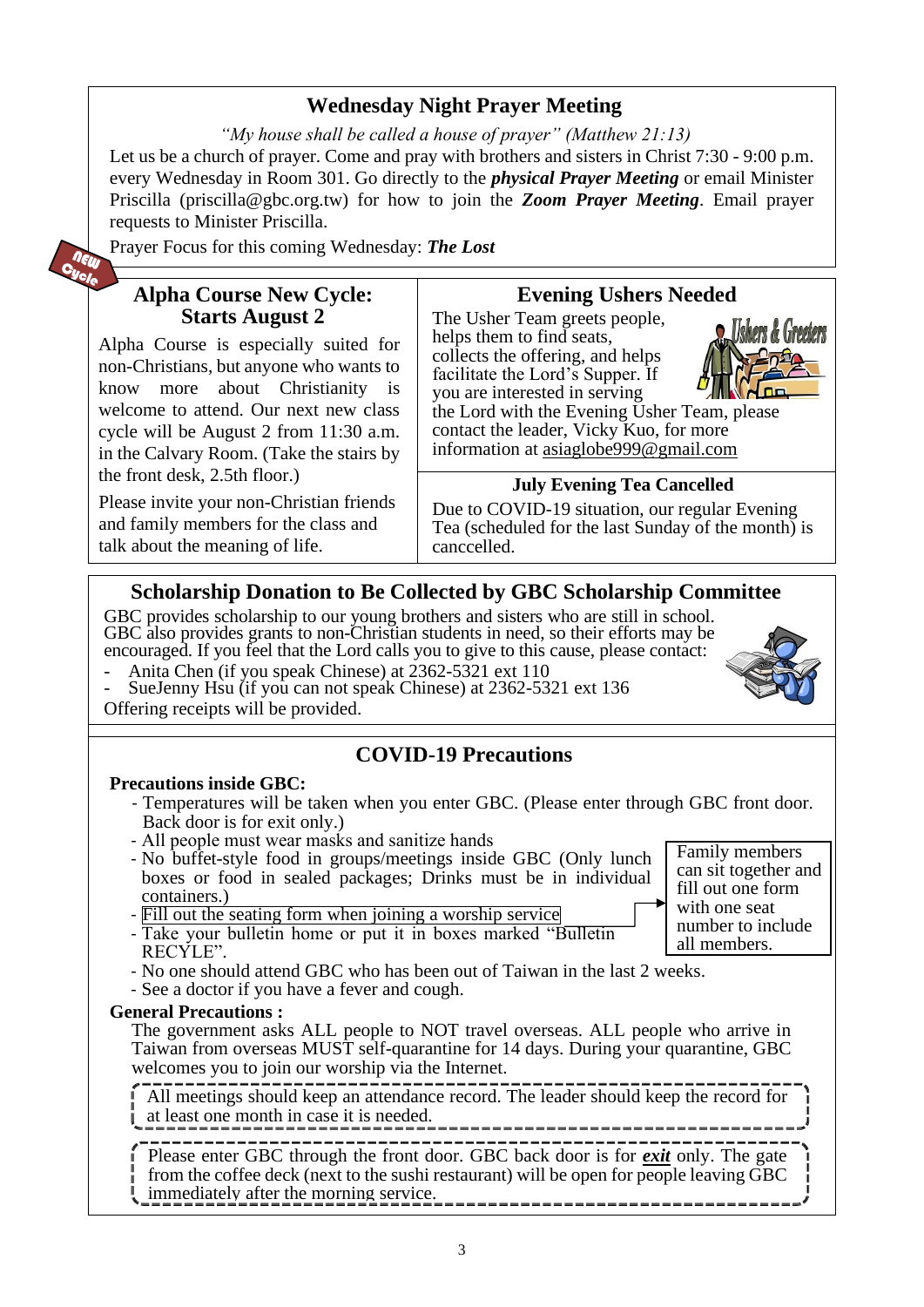# **More announcements on page 5**

## **Location Change for Evening Service & Baptism/Evangelism Service** *7/26*

Next Sunday, July 26, the English Evening Service will be held *in the Sanctuary* starting at the usual time, 5:30 p.m. During that service, we will hold the English Baptism Service. Please join this special service and celebrate with our new brothers and sisters in Christ.

Eight people from the English Congregation will be baptized:

NEW

Niken Probowati, Po-Wen Chang 張博雯, Charrisa Young 楊婉婷, Aaliyah Hong 洪昀粲, Nathan Yang 楊琮渝, Gabriel Su 蘇聖恩, Matthew Pan 潘頌兮, and Ndumiso Menzi Nhlengethwa

There is an invitation card inserted to your bulletin. Please fill it in, tear it, and give the GBC copy to our staff/ushers/front desk so our prayer team can pray for the salvation of your loved ones.

If you feel called to be baptized, please contact SueJenny Hsu at [suejenny@gbc.org.tw](mailto:suejenny@gbc.org.tw) for information.

# **New Bible Studies for Life Class (online: using Zoom)**

GBC English Congregation has started an online Bible Studies for Life (BSfL) class using Zoom. Everyone is welcome.

The class is from 11:30 a.m. to 12:30 p.m. on Sundays. Please contact the leader, Amy Wang (email: [awang@kbfaith.com\)](mailto:awang@kbfaith.com), to join the class.

# **Bible Studies for Life Class in Bahasa**

neur We will have a new *Bible Studies for Life* Sunday class in Bahasa starting TODAY from 11:30 a.m. in B03.

People coming from all nationalities who speak Bahasa are welcome. Please go to the class directly if you are interested in joining. Question? Please contact the leader, Maria Sagita, at: sagitamaria@gmail.com.

# **Sermon Sharing**

Please do not take pictures or record the sermon during the services. GBC normally does Livestreaming each Sunday, so you can watch the sermon online at the same time as it is happening in GBC sanctuary. **We encourage people to meet** every Sunday so Livestream viewing is for those who are sick or cannot attend in person for other reasons. Sermons will later be uploaded to the GBC website for viewing at any time.

**For English sermons –** <http://www.gbc.org.tw/en/>

**For Chinese sermons –** <http://www.gbc.org.tw/>

(There are a few exceptions when GBC doesn't record the sermons. For those exceptions, you can only listen to the sermon at GBC on those Sundays.)

# **Friday Night Concert:**

*Memory, Thanksgiving, and Praising ~ Wu Pai Yu and Her Fair-Voiced Friends*

**Time/ Date/Place:** 7:30 p.m. on July 24 in GBC Sanctuary

This is an excellent opportunity to invite nonbelieving friends to church. The introduction will be in Chinese. Admission is free!





 $H$  $B$  $A$  $H$  $A$  $S$  $A$  $Q$  $\sf s$  $\overline{A}$ 



4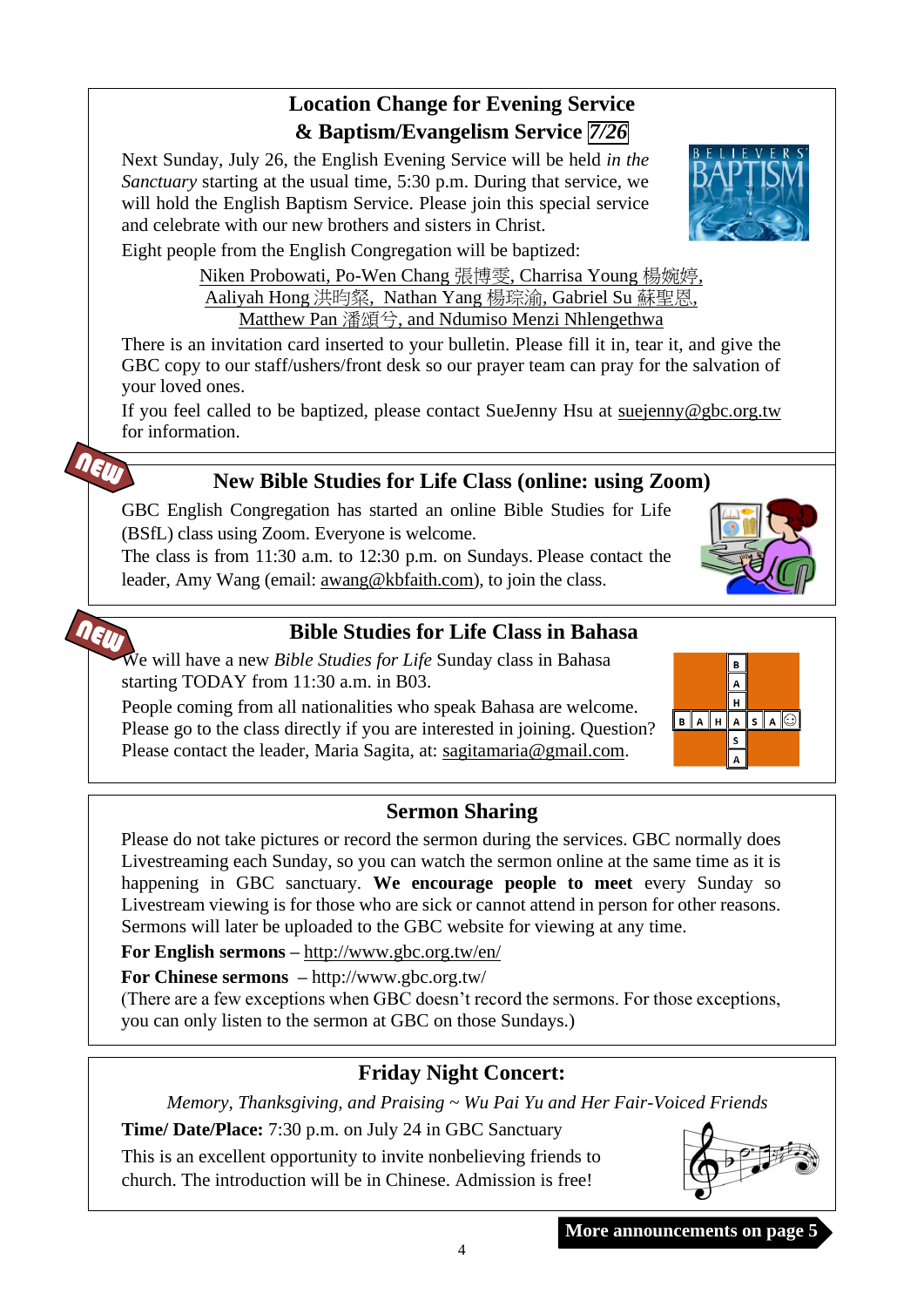**AWANA Teachers Needed:** AWANA is our Children's Sunday School Ministry for children from Kindergarten, age 5 (大班), to Grade 6. If you are a baptized Christian with a heart to serve children, you can volunteer to serve as a game master, handbook-time helper (sitting with children and listening while they memorize Bible verses) or, if qualified, Bible story teacher. Training will be provided. Classes meet every Sunday from 11:30 a.m. to 12:50 p.m. in Room 401 & 404. If interested, please contact Ming at minglai88@gmail.com.



★ **Mabuhay Fellowship:** TODAY, July 19, the Mabuhay Fellowship will have the Wycliffe missionary Kim Chiu speak on "Peace in Him, Trouble in This World," based on John 16:22- 33. All are welcome. If your birthday is in July, share in the joys of those celebrating their birthdays this month.

The Mabuhay Fellowship comprises Filipinos aiming to share God's love and light through worship, prayer, Bible study, fellowship, gospel sharing, ministry, and more.

★ **Young Adults Fellowship:** The Fellowship is for young adults from the age of 20-35 to study God's Word and grow together. It meets on 2<sup>nd</sup> and 4<sup>th</sup> Saturdays from 10:30 a.m. to 12:00 p.m. in WanFu 22 (next to GBC building). Please join the Fellowship directly. Contact Minister Kevin Wang at kevin@gbc.org.tw for more information

★**GBC provides marriage-related services for registered members***:* Call sister SueJenny to arrange: 2362-5321 ext 136

★**Evergreen Bilingual Fellowship** meets every Saturday night from 6:00 to 8:00 p.m. in GBC. To join please email: [wistlesliang@hotmail.com.](mailto:wistlesliang@hotmail.com)

|                                                                                                                                                                                                                                                                                                                                                                                         |                                                                                                                                                                                                                                                                                                                                                                                                                               | <b>English Congregation Leaders</b>                                                                                                                                                                                                                                                                                                                                                                                                                                               |                                                                                                                                                                                                                                                                                                                                                                                                  |                                                                                                                                                                                                                                                                                                           |
|-----------------------------------------------------------------------------------------------------------------------------------------------------------------------------------------------------------------------------------------------------------------------------------------------------------------------------------------------------------------------------------------|-------------------------------------------------------------------------------------------------------------------------------------------------------------------------------------------------------------------------------------------------------------------------------------------------------------------------------------------------------------------------------------------------------------------------------|-----------------------------------------------------------------------------------------------------------------------------------------------------------------------------------------------------------------------------------------------------------------------------------------------------------------------------------------------------------------------------------------------------------------------------------------------------------------------------------|--------------------------------------------------------------------------------------------------------------------------------------------------------------------------------------------------------------------------------------------------------------------------------------------------------------------------------------------------------------------------------------------------|-----------------------------------------------------------------------------------------------------------------------------------------------------------------------------------------------------------------------------------------------------------------------------------------------------------|
|                                                                                                                                                                                                                                                                                                                                                                                         |                                                                                                                                                                                                                                                                                                                                                                                                                               | English Pastor: Nick Brideson                                                                                                                                                                                                                                                                                                                                                                                                                                                     |                                                                                                                                                                                                                                                                                                                                                                                                  |                                                                                                                                                                                                                                                                                                           |
| <b>Pastor Nick Brideson</b>                                                                                                                                                                                                                                                                                                                                                             | Minister Priscilla Liao                                                                                                                                                                                                                                                                                                                                                                                                       |                                                                                                                                                                                                                                                                                                                                                                                                                                                                                   | Minister Kevin Wang                                                                                                                                                                                                                                                                                                                                                                              |                                                                                                                                                                                                                                                                                                           |
| <b>Adult Education</b><br>/Mission                                                                                                                                                                                                                                                                                                                                                      | AM Worship                                                                                                                                                                                                                                                                                                                                                                                                                    | Children's<br>Education/Caring                                                                                                                                                                                                                                                                                                                                                                                                                                                    | PM Worship                                                                                                                                                                                                                                                                                                                                                                                       | Youth/Fellowship                                                                                                                                                                                                                                                                                          |
| <b>Adult Education</b><br>Nick Brideson<br>nick@gbc.org.tw<br><b>Foreign Mission:</b><br><b>Medical/Dental Team</b><br><b>Armand Lim</b><br>$r$ manlim@yahoo.com<br><b>VBS</b> Team<br>Priscilla Liao<br>priscilla@gbc.org.tw<br><b>Taiwan Mission:</b><br><b>TaiTung Team</b><br>Cherrie Gow Lim<br>cvgow@yahoo.com<br><b>Orphanage Ministry</b><br>Julie Chen<br>yuling0914@gmail.com | <b>Morning Music</b><br>Cherrie Gow Lim<br>cvgow@yahoo.com<br><b>Morning Greeters</b><br>Chien Ferng<br>cferng@gmail.com<br><b>Adult Choir</b><br><b>Hand Bell Choir</b><br>Juliet Jao<br>lenyinjao@gmail.com<br><b>Hallel Singers</b><br>Cherrie Gow Lim<br>cvgow@yahoo.com<br><b>Morning Fellowship Tea</b><br>Yuri Shih<br>yuchen phone@hotmail.com<br><b>Morning Multimedia</b><br>Vicky Lin<br>gbcmorningmedia@gmail.com | <b>Cryroom Children's</b><br><b>Care Ministry</b><br>Abby Tu<br>abbbytu@gmail.com<br>Preschool<br>Joanna Peng<br>Joanna1285@hotmail.com<br>AWANA Spark Group<br><b>Crystal Turner</b><br>elisayeh@yahoo.com<br><b>AWANA T&amp;T Group</b><br>Ming Lai<br>minglai88@gmail.com<br><b>Prayer Ministry</b><br>Priscilla Liao<br>priscilla@gbc.org.tw<br><b>Hospital Visitation</b><br>Amanda Lou<br>lou.amanda@gmail.com<br><b>Small Groups</b><br>- Women<br>- General<br>- Ministry | <b>Evening Music Team</b><br>Alex Chen<br>gbceworshipteam@gmail.com Grant & Kirsten<br><b>Evening Greeters</b><br>Vicky Kuo<br>asiaglobe999@gmail.com<br><b>Evening Multimedia</b><br>Jusak Tandean<br>jtandean@yahoo.com<br><b>Evening Tea / Baptism</b><br><b>Celebration Fellowship</b><br>Michelle Cheng<br>yealincheng@yahoo.com<br><b>Baptism Support</b><br>Aline Kao<br>aline@gbc.org.tw | <b>Trinity Youth</b><br>(Grade 7 and above)<br><b>Burgess</b><br>grantburgess@live.co.za<br><b>Mabuhay Fellowship</b><br>Ava Zamora<br>avazam@yahoo.com<br><b>Young Adults</b><br>Fellowship<br>Kevin Wang<br>kavin@gbc.org.tw<br><b>Small Groups</b><br>- Youth<br>- Students<br>- Parenting<br>- Family |
| <b>Secretarial staff</b>                                                                                                                                                                                                                                                                                                                                                                |                                                                                                                                                                                                                                                                                                                                                                                                                               | Deacon                                                                                                                                                                                                                                                                                                                                                                                                                                                                            |                                                                                                                                                                                                                                                                                                                                                                                                  | <b>Alternate Deacon</b>                                                                                                                                                                                                                                                                                   |
| SueJenny Hsu                                                                                                                                                                                                                                                                                                                                                                            | Stella Chen (part-time)                                                                                                                                                                                                                                                                                                                                                                                                       | Michael Huang                                                                                                                                                                                                                                                                                                                                                                                                                                                                     |                                                                                                                                                                                                                                                                                                                                                                                                  | Armand Lim                                                                                                                                                                                                                                                                                                |
| suejenny@gbc.org.tw                                                                                                                                                                                                                                                                                                                                                                     | stella@gbc.org.tw                                                                                                                                                                                                                                                                                                                                                                                                             | mhuang500@yahoo.com                                                                                                                                                                                                                                                                                                                                                                                                                                                               |                                                                                                                                                                                                                                                                                                                                                                                                  | rmanlim@yahoo.com                                                                                                                                                                                                                                                                                         |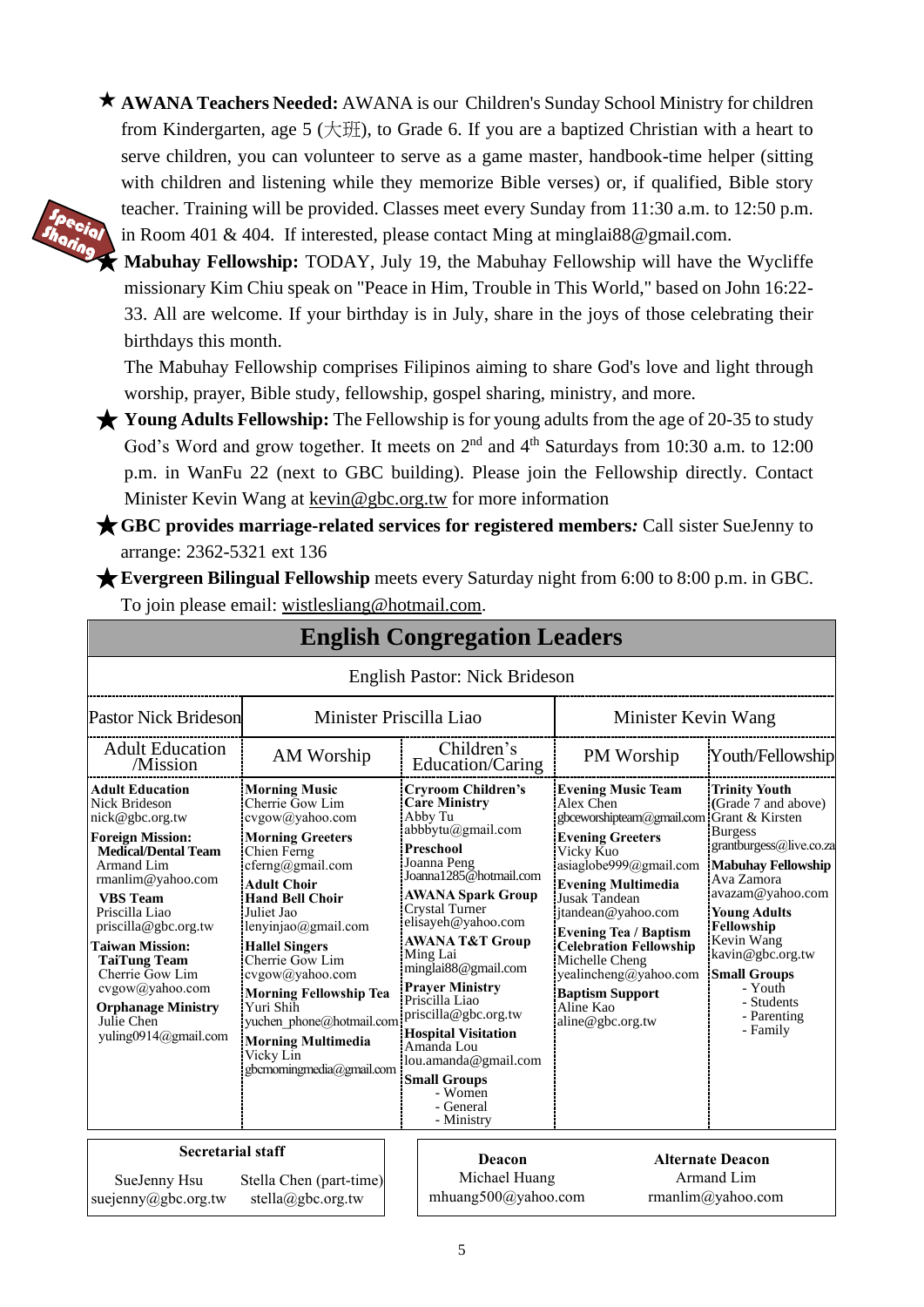| $\star\star$ Sunday School Information – Join a class directly $\star\star$ |                                            |                                                                                                                                                                   |          |                                             |  |
|-----------------------------------------------------------------------------|--------------------------------------------|-------------------------------------------------------------------------------------------------------------------------------------------------------------------|----------|---------------------------------------------|--|
| <b>Class</b>                                                                |                                            | Time & Room                                                                                                                                                       |          |                                             |  |
| <b>Beginning Christian Life</b>                                             |                                            |                                                                                                                                                                   |          |                                             |  |
| Alpha – New and non-Christians                                              | 11:30 a.m.                                 | Calvary Room                                                                                                                                                      |          | Take the stairs by<br>the front desk, 2.5th |  |
| Christianity 101 - required for baptism                                     | 11:30 a.m.                                 | Mount of Olives                                                                                                                                                   |          | floor to both                               |  |
| <b>Maturing Christians</b>                                                  |                                            |                                                                                                                                                                   |          | Calvary and Mount                           |  |
|                                                                             | 9:00 a.m.                                  | Mount of Olives Room                                                                                                                                              |          | of Olives rooms.                            |  |
| <b>Bible Studies for Life</b>                                               | $11:30$ a.m.<br>$3:00$ p.m.<br>$4:00$ p.m. | 6 classes:<br>Room B03 - in Bahasa<br>Room B04<br>Room B05<br>WanFu 20 Room A<br>WanFu 20 Room C<br>Zoom Class (email: awang@kbfaith.com)<br>Room 306<br>Room 305 |          |                                             |  |
| <b>Youth: Grade 7 and above</b>                                             |                                            |                                                                                                                                                                   |          |                                             |  |
| <b>Bible Studies for Life</b>                                               |                                            | 11:30 a.m.                                                                                                                                                        | Room 405 |                                             |  |
| <b>Children</b>                                                             |                                            |                                                                                                                                                                   |          |                                             |  |
| Nursery - Age 3 and under                                                   |                                            | $11:20$ a.m. $-12:50$ p.m.                                                                                                                                        |          | Kindergarten                                |  |
| Preschool - Age 3 to 5                                                      |                                            | $11:40$ a.m. $-12:40$ p.m.                                                                                                                                        | Room 403 |                                             |  |
| AWANA - Kindergarten (大班) to Grade 6                                        |                                            | 11:30 a.m. $-1:00$ p.m.                                                                                                                                           |          | Rooms 401 / 404                             |  |

|                                       | $\star \star$ Fellowships - Join a fellowship directly $\star \star$ |                 |
|---------------------------------------|----------------------------------------------------------------------|-----------------|
| <b>Fellowship</b>                     | <b>Time</b>                                                          | <b>Location</b> |
| Mabuhay                               | Sundays; $2:00 - 4:00$ p.m.                                          | <b>B05</b>      |
| Young Adults $(20 - 35 \text{ y.o.})$ | $2nd \& 4th Saturdays$ ; 10:30 a.m. to 12:00 p.m.                    | WanFu 22        |

|                  |                                                                 | $\star\star$ Small Groups – Contact the leader to join $\star\star$ |                                                           |
|------------------|-----------------------------------------------------------------|---------------------------------------------------------------------|-----------------------------------------------------------|
| <b>Type</b>      | <b>Name</b>                                                     | Day/Time                                                            | <b>Contact Emails</b>                                     |
| <b>Students</b>  | <b>International Students Group</b>                             | Friday<br>$7:30 - 9:00$ pm                                          | WanFu 22A<br>cesaledro57@gmail.com                        |
| <b>Parenting</b> | <b>Parenting Group</b>                                          | $2nd$ & 4 <sup>th</sup> Sunday<br>$11:30$ am $-12:30$ pm            | GBC Room 402<br>rod_syverson@hotmail.com                  |
| Women            | Women's Group                                                   | $2nd$ & 4 <sup>th</sup> Saturday<br>$8:30 - 10:30$ am               | Near GBC<br>joeym.vanderwerf@gmail.com                    |
|                  | Salt & Light                                                    | Sunday<br>$1:30 - 3:00$ pm                                          | <b>GBC Mount of Olives Room</b><br>paulhan2908@gmail.com  |
|                  | <b>Bilingual Interpretation Group</b>                           | Sunday<br>$2:00 - 4:00$ pm                                          | GBC Room 303<br>cfindler@yahoo.com                        |
|                  | Crown of Beauty                                                 | Saturday<br>$2:00 - 4:00$ pm                                        | <b>GBC Mount of Olives Room</b><br>clemence4261@gmail.com |
| <b>General</b>   | Thursday Night Bible<br>Study Group                             | Thursday<br>$7:30 - 9:00$ pm                                        | GBC Room 301<br>rod_syverson@hotmail.com                  |
|                  | NanGang Bible<br><b>Study Group</b>                             | Friday<br>$7:00 - 9:30$ pm                                          | NanGang<br>sagitamaria@gmail.com                          |
|                  | YungHe Bible Study Group                                        | Friday<br>7:00-8:30 pm                                              | YungHe<br>yedukondaluster@gmail.com                       |
|                  | HsinChu Bible Study Group                                       | Friday<br>$7:30 - 8:45$ pm                                          | HsinChu<br>rmanlim@yahoo.com                              |
| <b>Ministry</b>  | <b>Hospital Visitation Group</b>                                | Thursday<br>$1:30 - 2:30$ pm                                        | Near GBC<br>lou. amanda@gmail.com                         |
|                  | please contact Minister Priscilla Liao at priscilla@gbc.org.tw. | If you are interested in starting a new group,                      |                                                           |